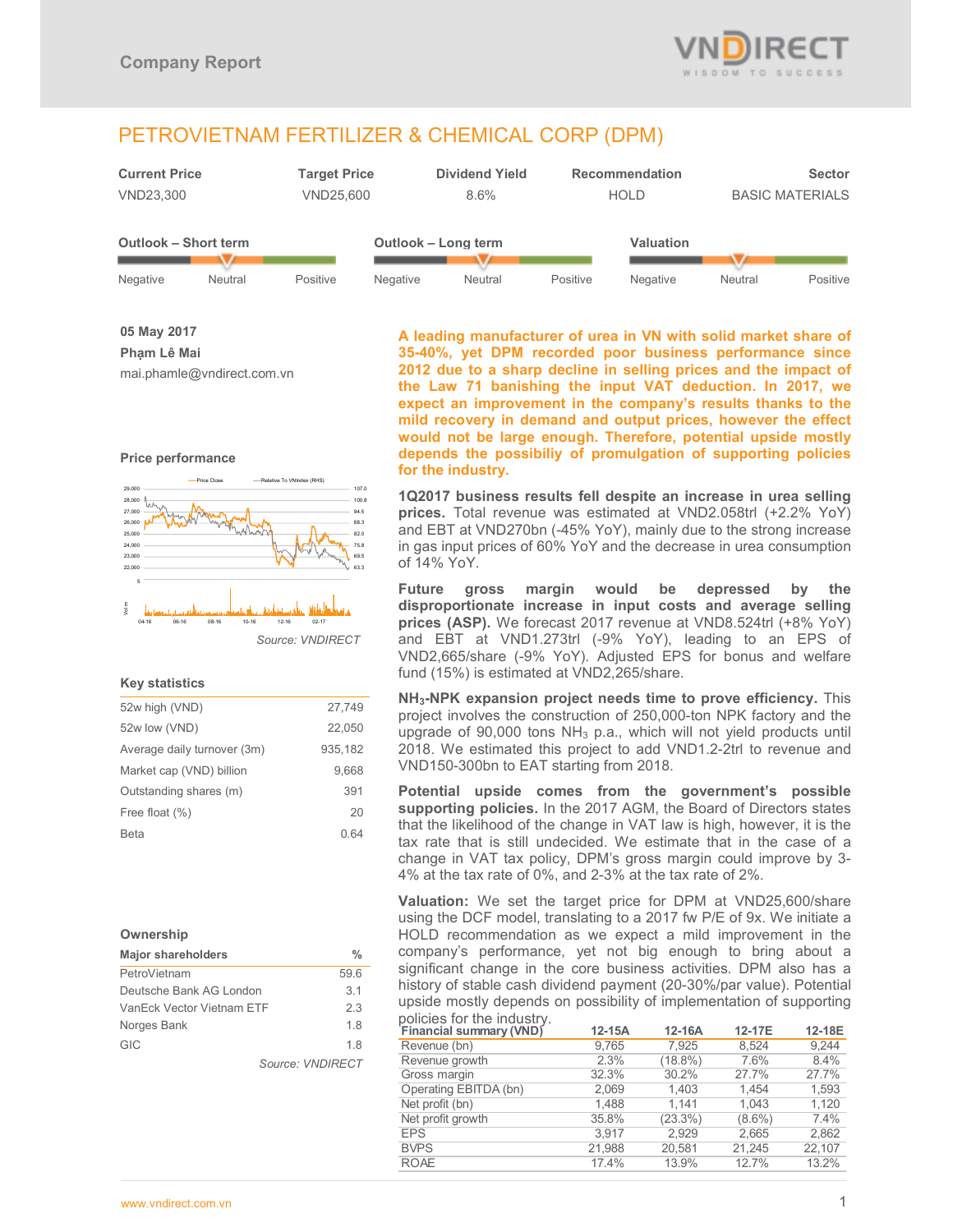

# **COMPANY PROFILE**

Established in 2003 to manage the Phu My Fertilizer Plant, PetroVietnam Fertilizer and Chemicals Corporation has quickly become the leading manufacturer of urea fertilizer in Vietnam. The firm's core business activities involve the production and trading of fertilizers and other chemicals with the key products such as prilled urea, NPK, MOP, SA, DAP fertilizers, liquid ammonia (NH<sub>3</sub>) and UFC85/Formaldehyde (since 2016).

In 2007, the company was equitized and became a joint stock company with the chartered capital of VND3.8trl, and later listed on the Ho Chi Minh Stock Exchange under the ticker DPM.

As of Nov 30, 2016, DPM's largest shareholder is the state-owned PetroVietnam Oil and Gas Group (PVN) with 59.59% stake, followed by foreign institutional shareholders each holding less than 5% stake such as Deutsche Bank, Market Vector VN ETF, Norges Bank, etc., which accounts for a total of 24.35% of ownership. With this concentrated structure, it is obvious DPM has limited control over the company's operation as the parent company PVN and the government have significant influence on the DPM's primary business decisions.

By the end of 2016, the company has 4 subsidiaries and 3 affiliates as listed below. The subsidiaries, located in 4 main regions of Vietnam, are in charge of distributing Phu My fertilizers across the country, which we consider an effective distribution network that helps DPM maintain its market share. However, the poor performance of affiliates, specifically PVC Mekong and PVTex, has generated big losses that lowered the net income of DPM over the past few years.

|              |                                                            |                                                | Ownership |
|--------------|------------------------------------------------------------|------------------------------------------------|-----------|
| Type         | Company name                                               | <b>Business segments</b>                       | $(\%)$    |
|              | North PetroVietnam Fertilizer and Chemicals JSC (PMB)      | Fertilizer distribution and trading            | 75        |
| Subsidiaries | Central PetroVietnam Fertilizer and Chemicals JSC (PCE)    | Fertilizer distribution and trading            | 75        |
|              | South-East PetroVietnam Fertilizer and Chemicals JSC (PSE) | Fertilizer distribution and trading            | 75        |
|              | South-West PetroVietnam Fertilizer and Chemicals JSC (PSW) | Fertilizer distribution and trading            | 75        |
|              | Dam Phu My Packaging JSC (PMP)                             | Packaging                                      | 43.34     |
| Affiliates   | PetroVietnam Urban Development JSC (PVC Mekong)            | Construction and consulting, real estate trade | 35.63     |
|              | PetroVietnam Petrochemical and Textile Fiber JSC (PVTEX)   | Textile fiber production and trading           | 25.99     |

#### **Table 1 Company structure**

Sources: DPM, VNDIRECT

# **BUSINESS ACTIVITIES**

DPM's major source of income comes from its nitrogen fertilizer, which accounts for 63% of revenue and 90% of gross profit in 2016. The imported fertilizer segment contributes 31% to revenue, but only 5% to gross profit, due to the fact that it yields rather low gross margin (at 3-4%). Other sources of revenue include petrochemicals, ammonia (NH3) and electricity, which account for a minimal but increasing share in revenue and gross profit, as the company is in the process of changing its focus to petrochemicals to diversify the products in the context of harsher competition in the fertilizer industry.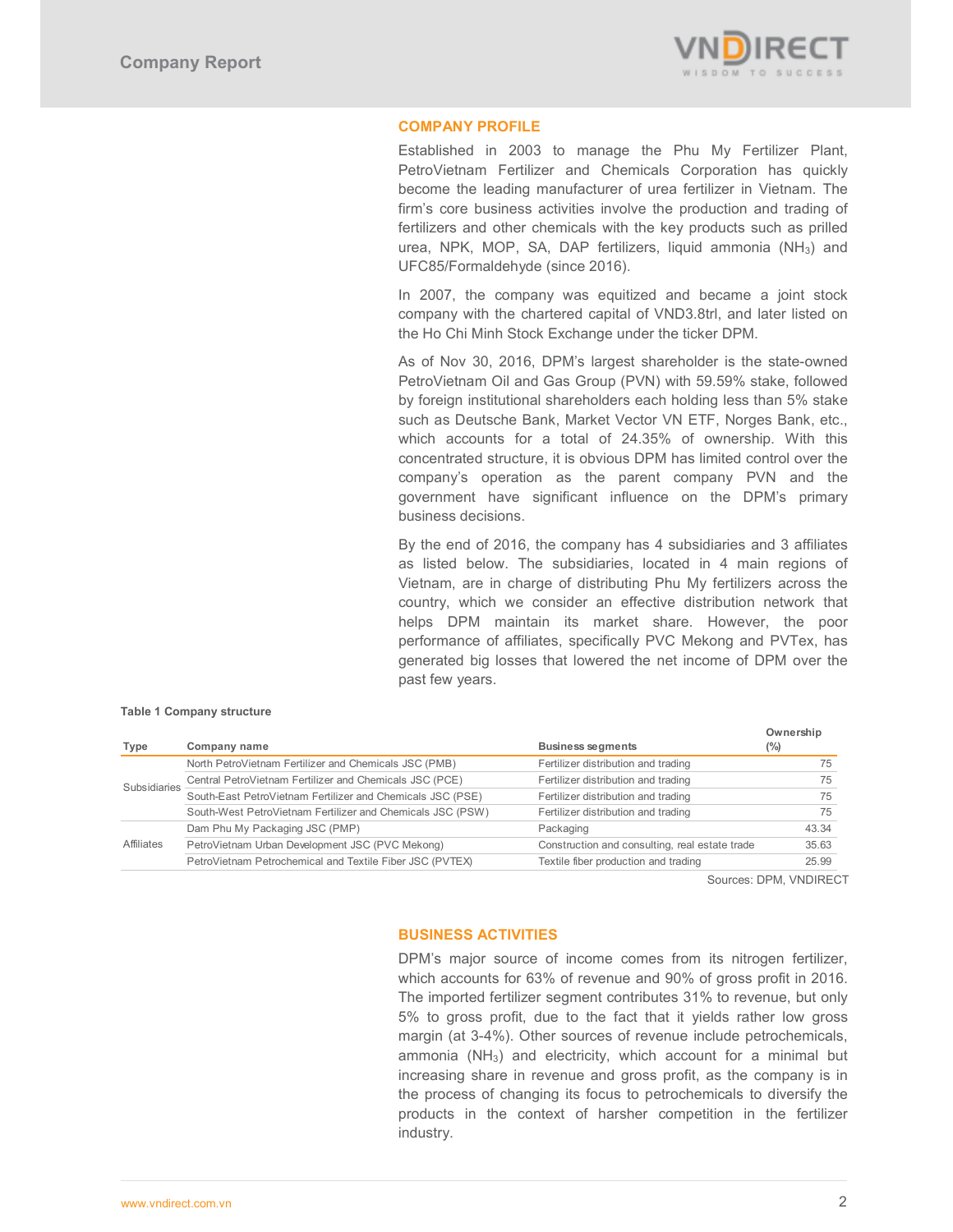

**Figure 1 Revenue composition (2016) Figure 2 Gross profit composition (2016)**  0.9%





#### **Market leader in urea manufacturing sector**

Given that urea manufacturing industry has high barriers to entry (high initial investment cost and state monopoly of input materials like coal and gas), the domestic supply-demand balance remains quite stable over recent years. Total supply reaches 3.16mn tons p.a., in which 2.66mn tons come from local plants and around 500,000 tons are imported (~50% from China). Meanwhile, total demand stays at 2-2.1mn tons p.a., thus the Vietnamese market is generally in oversupply.

+Phs My pea +NH3 + (Imar + knochad poor)

#### **Table 2 Major urea plants in Vietnam**

| Producer        | Capacity<br>(tons/year) Inputs |                                                                                                      | Year of<br>operation |
|-----------------|--------------------------------|------------------------------------------------------------------------------------------------------|----------------------|
| Phu My Plant    | 800,000                        | Associated gas from Bach Ho oil field and natural<br>gas from Cuu Long oil field - Nam Con Son basin | 2004                 |
| Ca Mau Plant    | 800,000                        | Natural gas from PM3-CAA block                                                                       | 2012                 |
| Ha Bac Plant    | 560,000                        | Coal from Quang Ninh mine                                                                            | 1975                 |
| Ninh Binh Plant | 500,000                        | Coal from Quang Ninh mine                                                                            | 2012                 |

#### Source: VNDIRECT

#### **Table 3 Market share by region**

| Region              | <b>DPM</b>            | <b>DCM</b> | <b>Others</b> |  |  |
|---------------------|-----------------------|------------|---------------|--|--|
| Southeast           | 75%                   | 25%        | $0\%$         |  |  |
| Southwest           | 35%                   | 55%        | 10%           |  |  |
| Central - Highlands | 70%                   | 25%        | 5%            |  |  |
| Northern            | 25%                   | 12%        | 63%           |  |  |
| Total               | 41%                   | 40%        | 19%           |  |  |
|                     | Source: DPM. VNDIRECT |            |               |  |  |

Of the four main urea manufacturers in Vietnam, two of the companies are subsidiaries of PVN (Phu My plant - DPM and Ca Mau plant - DCM), which has the largest capacity of 800,000 tons p.a. each, and the other two belong to Vietnam National Chemical Corporation – Vinachem (Ninh Binh and Ha Bac plants). Thanks to the high capacities and favorable locations, DPM and DCM are able to claim 40% market share each, the rest is divided among Ninh Binh, Ha Bac and imports. In terms of regions, DPM dominates the Southeast region and Central-Highlands area, where its market shares reach 75% and 70%, respectively, followed by 35% in Southwest region and 25% in Northern region.

The company owns only one plant with the initial capacity of 740,000 tons p.a., later upgraded to 800,000 tons p.a. The plant utilizes stateof-the-art technologies, specifically Haldor Topsoe solution (Denmark) to produce ammonia and Snamprogetti process (Italia) to produce urea. These are among the most popular processes used by 40-50% urea manufacturers around the world, which are considered energy-saving, efficient and environmentally friendly.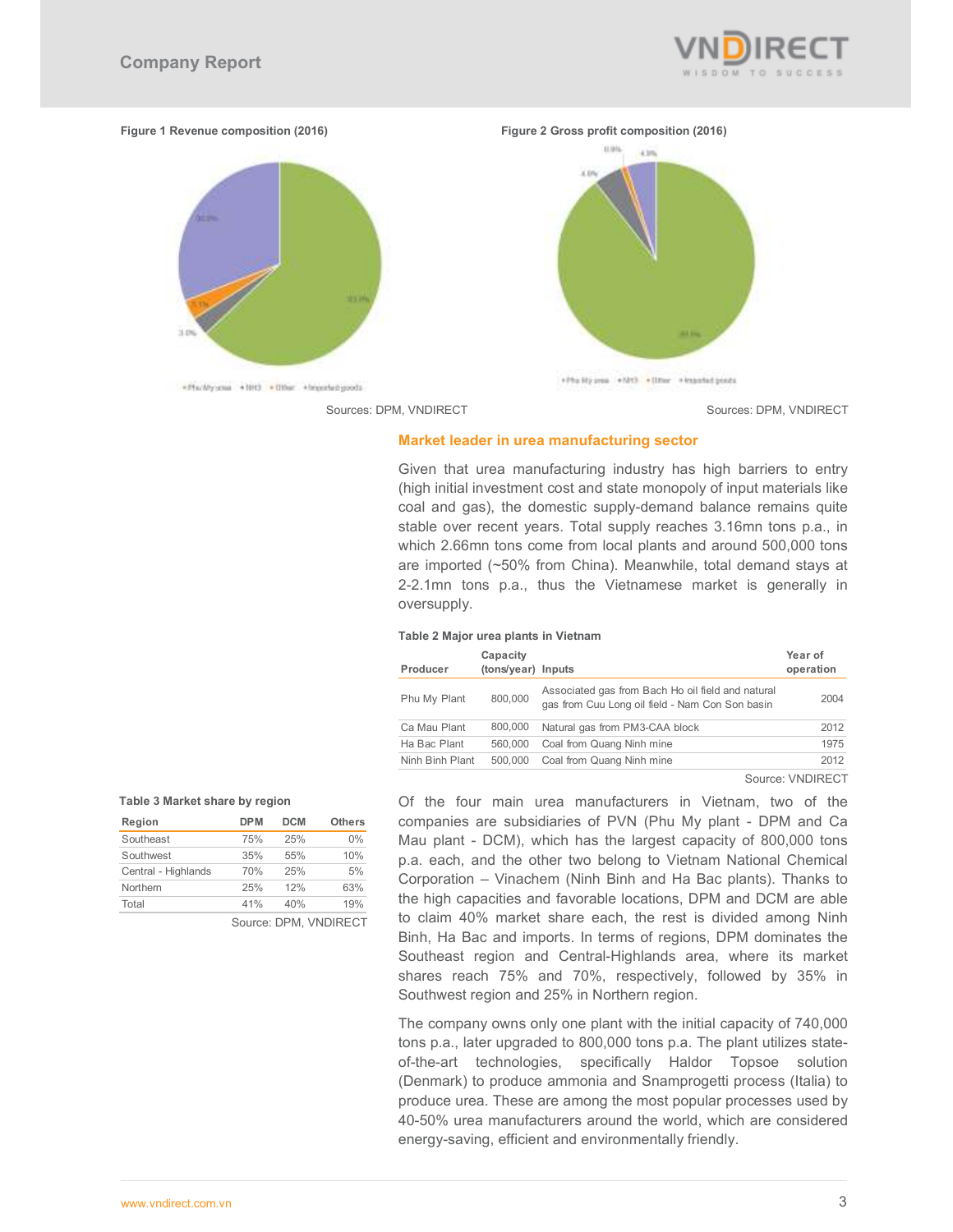

**Figure 3 Urea production and sales (thousand tons/year)** 



Source: DPM





Source: VNDIRECT

*Gas input price formula for 2017 (not including VAT):* 

*P = Pn + Tp = 46%\*MFO + 0,96 USD/MMBTU* 

*MFO is the monthly average FO oil price in Singapore market according to Platt's magazine* 

*Tp is the transportation tariff, which is equal to 0.96 US\$/MMBTU in 2017 and will increase annually by 2% until 2019* 

**Figure 5 The correlation between input gas price and urea gross margin** 



Source: DPM, VNDIRECT

Over recent years, DPM has been producing and selling at more than its maximum capacity, which we credit to the following factors:

- The plant's location in the center of the Southern region ( $\sim$  50% of the total domestic demand) with easy access to Thi Vai port makes it convenient for the company to transport and distribute the products. Hence it is not surprising that DPM dominates the Southeast and Central - Highlands urea markets.
- DPM has taken well advantage of the early-adopter effect (since it entered the market when there was only 1 producer with total capacity of 180,000 tons while demand was 2mn tons). This enabled the company to develop strong brand awareness and good relationship with the farmers.
- Its extensive distribution network of 30 warehouses (with capacity of 250,000 tons) and more than 3,000 points of sales helps the company penetrate deeply into the market and compete with cheap Chinese imports.

## **Higher urea gross margin than its peers**

DPM is able to enjoy premium gross margin compared to its peers thanks to several reasons: (1) The unit production cost of gas-based urea is generally lower than coal-based urea, and the recent upward trend of coal prices also widens the gap between the unit cost of DPM and Ha Bac/Ninh Binh Company, (2) DPM bears little depreciation costs since the factory was built long ago and was fully depreciated. Meanwhile, DCM plant was built in 2012 with higher investment cost of USD779mn, and is still in depreciation period, (3) The ASP of Phu My urea is often 3-5% higher than other urea products as DPM is able to maintain its high reputation, solid market share and average price-setting power.

#### **Natural gas accounts for more than 60% in COGS**

Since DPM plant incurs little depreciation cost, the main component of COGS is natural gas price which makes up 60-70% of total production costs. Input gas is currently provided by GAS (also a subsidiary of PVN) from Bach Ho oil field and Cuu Long – Nam Con Son basin with the cost calculated using a specific formula for the period 2016-2019. Accordingly, the gas price is linked to the market benchmark with 46% proportion plus a transportation tariff pre-set to increase 2% per year until 2019. We do not rule out the possibility of a change in the formula as directed by PVN and the Government, thus this poses an unexpected risk to the company's business.

#### **Table 4 Transportation tariff in the period 2015-2019**

| Year         | 2015 | 2016 | 2017 | 2018                  | 2019 |
|--------------|------|------|------|-----------------------|------|
| DPM's tariff | n 92 | 0.94 | 0.96 | 0.98                  | 1.00 |
|              |      |      |      | Source: DPM, VNDIRECT |      |

In addition to the change in transportation tariff, the fluctuations in global oil prices is the main reason for the fluctuations in urea production cost. During the period 2014-2016, the decline in oil prices makes the natural gas prices decline faster than the selling prices, leading to a surge in gross margin from 35.4% in 2014 to 46.9% in 2015 and 48.6% in 1H2016. However, since 3Q2016, oil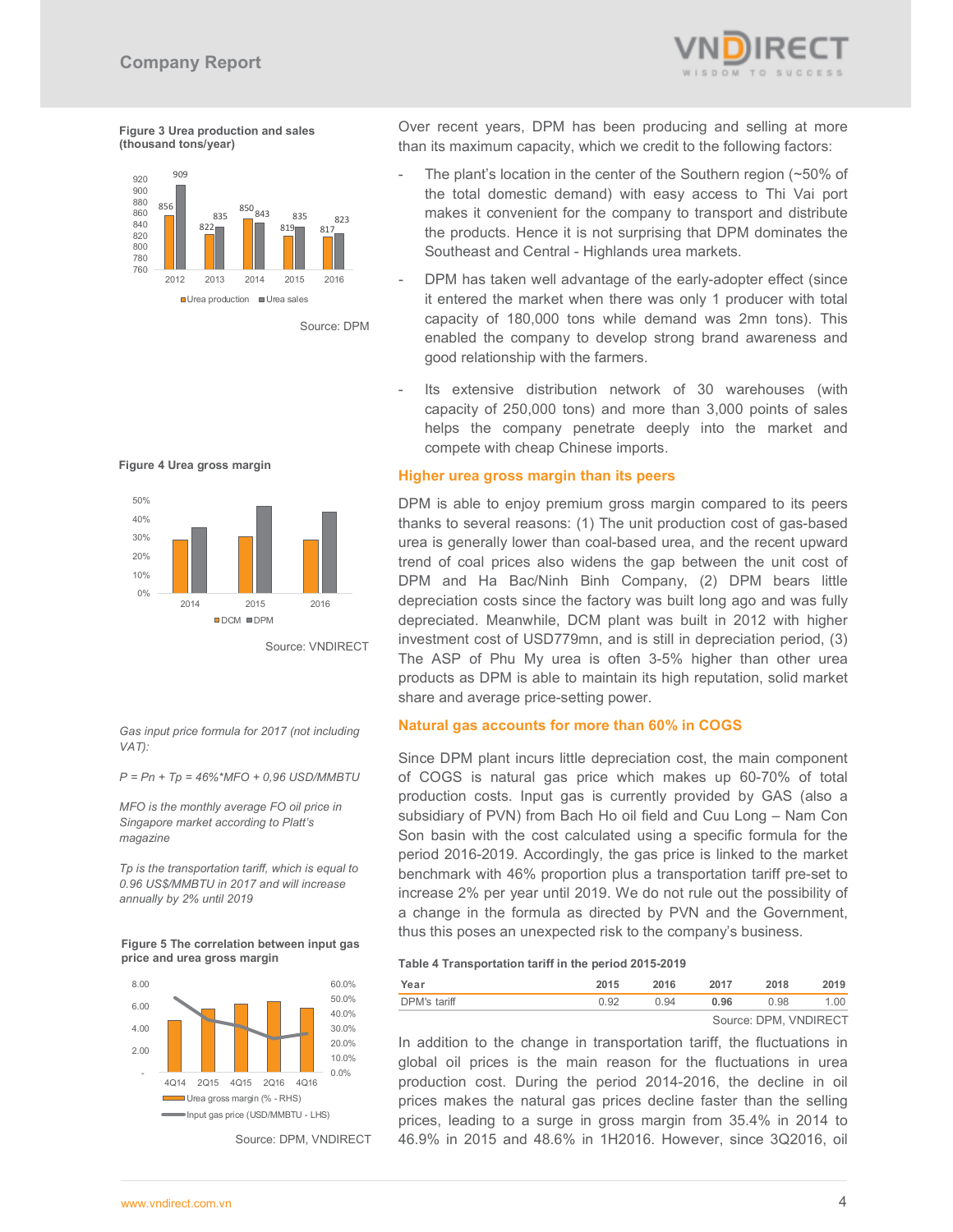

prices started to increase while urea prices fail to catch up, hence gross margin began to fall, reaching 43.8% by the end of 2016.

We believe that the oil prices will follow upward trend in the upcoming period of 2017-2020, which will greatly drive up DPM's production cost. However with the oversupply condition of global and domestic urea market, DPM cannot fully transfer this increase into selling prices, which implies a constant decline in gross margin.

# **Other business segments: imported fertilizer trading, NH3, chemicals and electricity**

DPM imports other fertilizers such as NPK, DAP, MOP, SA and distributes them under the Phu My brand name. Total consumption for these products is around 300,000 tons per year, contributing over VND2trl in revenue to DPM (31%), however it has very low gross profit margin, only 3-4%.

DPM possesses 1 petrochemical plant in Vung Tau province with capacity of 4,000 tons per year, producing additives and chemicals used in oil and gas industry, which contributes VND150-200bn to total revenue. It also owns 1 Grade  $CO<sub>2</sub>$  Plant with capacity of 47,500 tons of liquid CO<sub>2</sub> per year, starting operation since 4Q2016 and the UFC85 Plant with capacity of 15,000 tons of UFC85 (additive for urea manufacturing process) per year, going into operation from 1Q2016.

In general, apart from urea, all other products of DPM are fairly new, hence their contribution to revenue are still limited. However, we consider the company's strategy to diversify its products to chemicals a good decision, since the urea industry is already in surplus and highly-competitive. Therefore, we predict a gradual increase in the consumption of these products over the upcoming years, particularly in 2017 due to the recovery of the oil industry and the re-operation of the Ninh Binh Nitrogenous Plant (inferring a recovery in UFC85 demand).

Besides, the intermediate products of the urea manufacturing process (ammonia and extra electricity) contribute over VND200bn in revenue. The primary market for DPM's  $NH<sub>3</sub>$  is the Southern area, accounting for 56% of combined market share with DCM. In the North,  $NH<sub>3</sub>$  is supplied by Ha Bac and Ninh Binh Plant, the rest 100,000 tons is imported annually. Since the profit margin of  $NH<sub>3</sub>$  is highest among DPM's products, the upgrade of  $NH<sub>3</sub>$  plant could boost the ammonia sales starting from 2018 and partly offset the decline in margin caused by the increase in gas prices.

# **FINANCIAL ANALYSIS**

#### **Low financial leverage and strong cash flow**

As DPM sells urea fertilizers to its distribution companies instead of selling directly to agencies and farmers, it does not incur high receivables, leading to low number of days receivables and strong cash flow from operation.

The debt-to-equity ratio in 2012-2016 period remained low at 10-15% since the company used little to no debt, except for 2015 (28%) when it borrowed to finance the UFC85 plant. Therefore, DPM hardly bears any interest payment pressure.



**Chemicals**<br>  $\bullet$   $\bullet$  Other **Chemicals**<br>  $\bullet$  **Chemicals** 

2014 2015 2016

**Figure 6 Gross margin of other business** 

 Source: DPM, VNDIRECT • Fertilizer trading

# **Figure 7 DPM's debt structure**

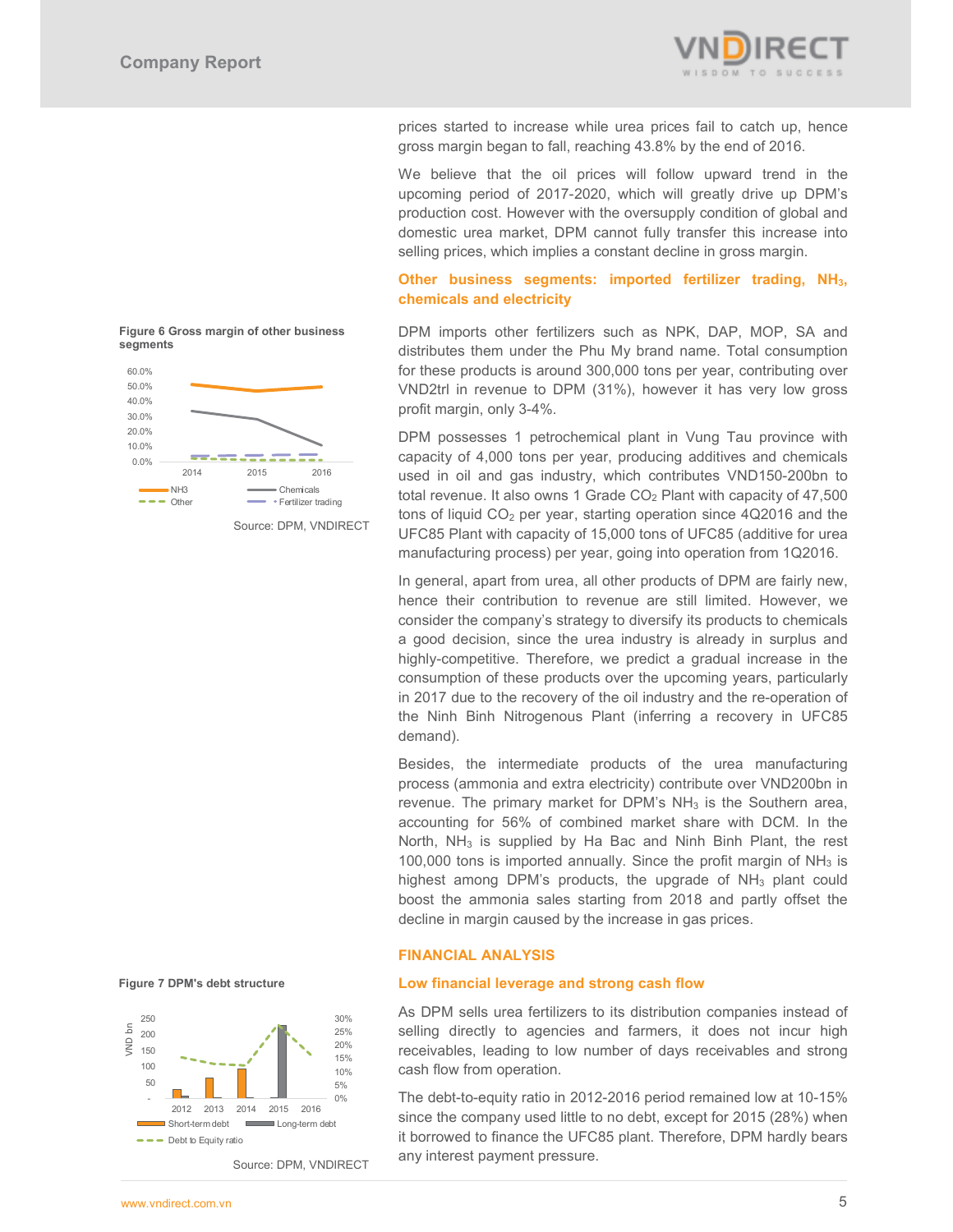

#### **Figure 8 DPM's liquidity ratios**



Nguồn: DPM, VNDIRECT tổng hợp

The strong financial position of the company is also manifested in high liquidity ratios with stable current ratio around 5-5.5 and quick ratio around 4-4.5.

#### **Ineffective financial investments implying potential risk**

As mentioned above, DPM has 3 affiliates namely Dam Phu My Packaging, PVC Mekong and PVTex. 2 out of the 3 companies (PVC Mekong and PVTex) continuously reported net losses, therefore in 2012-2015, DPM usually recorded consolidated net loss from affiliates of VND100-200bn per year. These two investments (which is worth a total of VND662.7bn) have been fully provisioned in 2015, thus starting from 2016, DPM no longer needs to incur loss from these affiliates.

Notably, DPM has signed a reciprocal guarantee commitments with PVN relating to the guarantee obligations of PVN for short and medium-term loans of PVTex. This requires the company to return to PVN what PVN paid to the banks on behalf of PVTex, corresponding to DPM's 25.99% capital proportion in PVTex. As of end-2016, DPM has paid a total amount of VND108bn to PVN and made provisions for VND101.62bn out of that.

According to the company, the potential payment for 2017 is VND78.7bn and the total amount that DPM could be paying according to the guarantee obligations is USD57mn (excluding interest) for a period of 13 years (2017-2029). Given that PVTex is currently unable to meet its financial obligations and the performance of the company still sees no positive sign, it is likely that this commitment will impact the cash flow of DPM.

#### **Downward business performance in the period 2012-2016**

In the 2012-2016 period, DPM's net revenue and profit experienced a continuous decline due to harsh domestic market condition. In 2016, DPM recorded total revenue of VND8.170trl (-19% YoY) and EBIT of VND1.161trl (-36% YoY), which is the lowest figure in the past 5 years. This could be explained by several reasons: (1) Urea consumption decreased as demand was affected by unfavorable weather condition (El Nino, saltwater intrusion in the Mekong Delta region), and (2) ASP of urea and other fertilizers declined in correlation with the global trend (world urea: -17% YoY).

The proportion of selling and administrative expenses over revenue increased to 9.3% and 6.3% respectively, compared to 7.7% and 6.1% of 2015's. In our opinion, this is due to the sharp fall in 2016 revenue and the rise in marketing cost to release inventory and prepare for the launching of new products. Financial profit also declined by 12% from VND249bn to VND220bn as the company continued to finance the NH<sub>3</sub>-NPK project (which lowered the interest income), while recorded a loss of VND4bn from divesting from PetroVietnam Southern Building and Development JSC. Nonetheless, 2016 is the first year DPM did not report net loss from affiliates (as explained above), so net profits decreased at a rate less than EBIT, amounting to VND1.141trl (-23% YoY).





Nguồn: DPM, VNDIRECT tổng hợp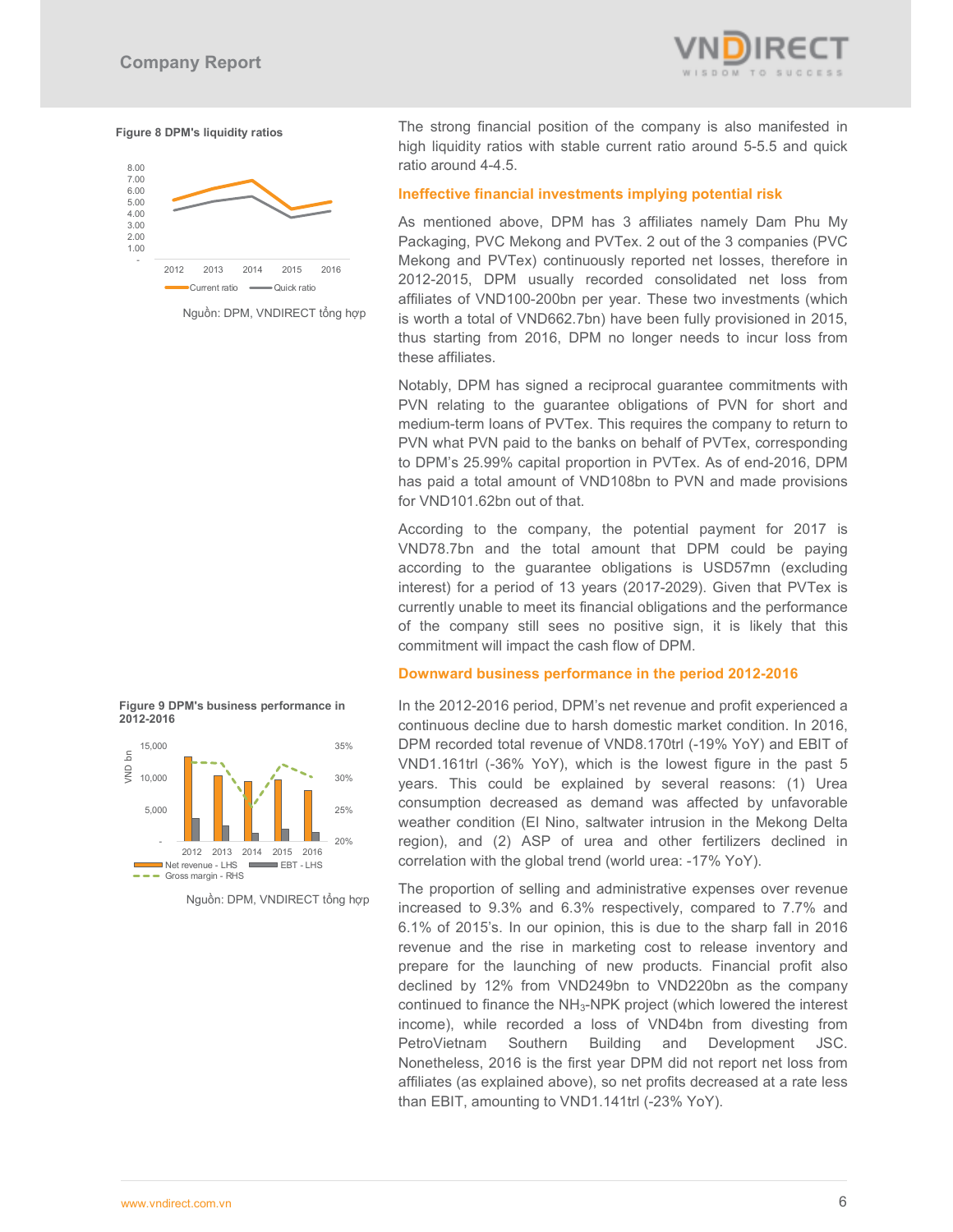

# **2017 FORECAST**

# **Expected recovery in demand thanks to better weather and improvement in agriculture sector**

According to data from Southern Irrigation Institute, until March 2017, the saltwater intrusion in the Mekong Delta region appeared later and affected fewer areas compared to the same period in 2016. It is forecasted that the 2016-2017 dry season will have a normal condition of saltwater intrusion and create less severe damage than the previous session. We believe that with the end of El Nino in 2016 and the appearance of light La Nina in late 2016-early 2017, the weather condition would be more favorable for agriculture production, which will lead to an increase in fertilizer demand.

## **Selling prices may increase in accordance with global prices**

#### **Figure 10 Fertiliser prices forecast (US\$/mt)**



Source: World Bank

According to World Bank forecast, the global fertilizer prices in general, and the urea prices in particular are expected to rise slightly in 2017 and recover in medium term based on these reasons:

- Urea demand is expected to rise at a stable pace of 2%/year, which is equal to the average growth in the past 15 years of 2.2%, in accordance with the growth in population and the demand for agricultural products.
- In 2017, urea supply from China (which accounts for 30% of global supply) will continue the downward trend from late 2016, due to (1) the strong increase in input prices (coal and natural gas), and (2) the prevalent environmental concerns in China makes many factories shut down or work at 55-60% of capacity, creating a decrease in supply. At the same time, new supply will not come into operation until the second half of 2017, while import demand from the Southern America region surges seasonally, which will drive the urea prices up.
- Analyses from well-known market researchers and producers<sup>1</sup> show that in the medium term, urea demand could grow faster than urea supply, leading to the narrower gap between supplydemand and lessening the oversupply pressure. The new supply will be constrained by the high required investment cost (of USD9-14bn/year to satisfy the demand growth rate of 2%/year) while the current fertilizer prices fail to guarantee proper returns.

#### **Figure 11 Global and domestic urea prices from 2015-now**



<sup>1</sup> *Fertecon, IFA, AAPFCO, Fertilizers Europe, ANDA, CF Industries*

-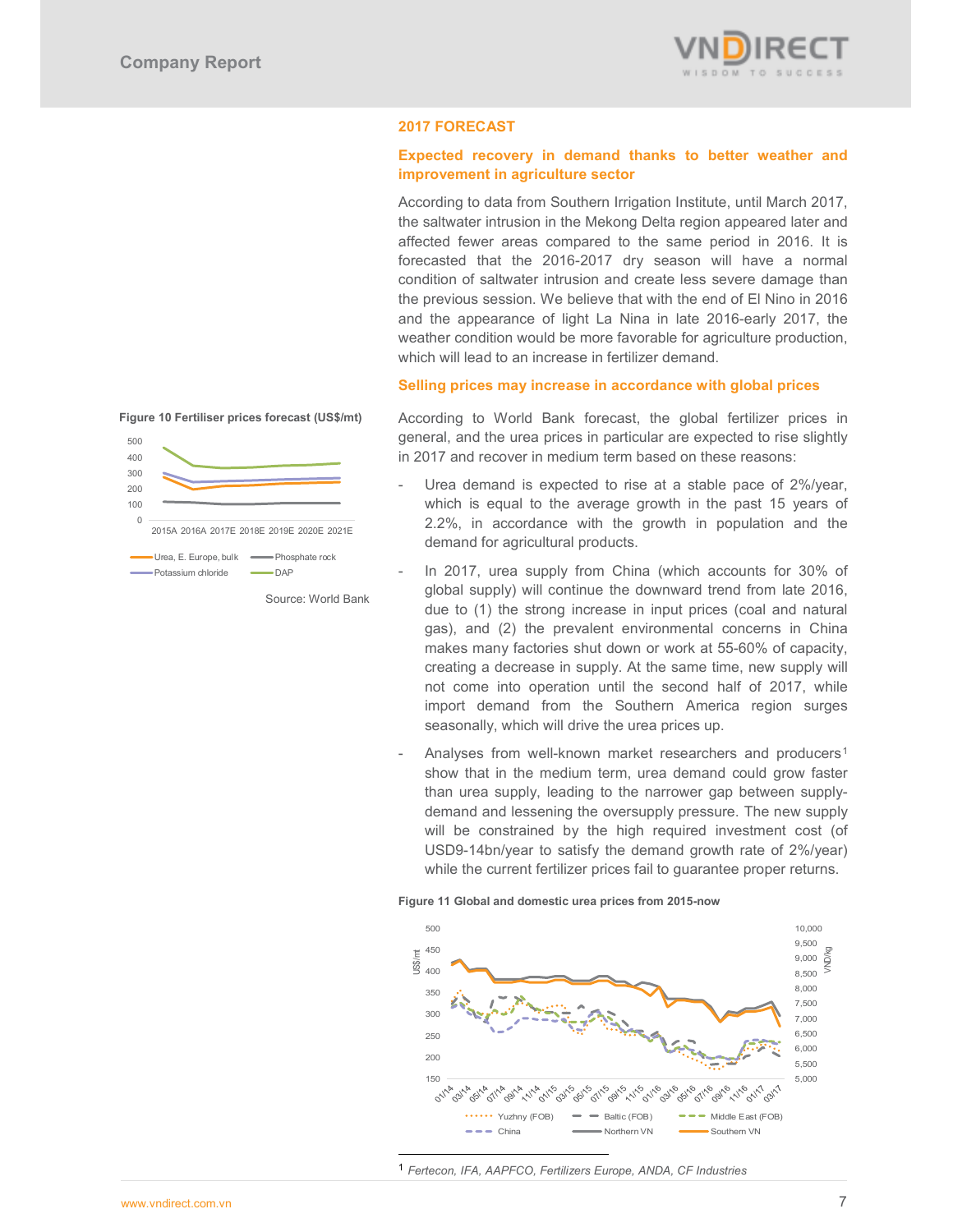

#### Source: MoIT, VNDIRECT

In the past, domestic urea prices tended to move along with global urea prices, especially with Chinese urea prices since this is the main source of import into Vietnam. However, the ranges of the fluctuations were usually not as big, governed by the domestic supply-demand balance and the inventory condition of local producers. (Specifically, Ha Bac and Ninh Binh Plants often operated at 50% of designed capacity, so the pressure to reduce prices was not big).

In the first quarter of 2017, the domestic urea prices has increased by 10% from the bottom in August 2016, which correlates with the recovery of global urea prices since July 2016. As we anticipate this global trend to continue further into 2017 and the following years, we expect the domestic prices will follow the path of world prices, however with certain lags.

# **NH3-NPK complex is the long-term growth driver**

This project includes the construction of a new NPK factory with the capacity of  $250,000$  tons p.a. and the upgrade of the NH<sub>3</sub> plant adding  $90,000$  tons of  $NH<sub>3</sub>$  to the current capacity. Total investment cost is approximately VND4.98trl, in which 60% comes from loans and 40% from owned capital. The estimated IRR for these two projects are 14.8% and 15.6%, respectively.

According to information from the company, by the end of 1Q2017, the completion progress for the  $NH<sub>3</sub>$  and NPK project is 75% and 84%, correspondingly, which is in line with the schedule. DPM expects to complete the construction in 2017 and will launch the commercial products into the market in 2018. The company shares that the products will be consumed mostly in the Southern market and will gradually replace the currently imported high-quality NPK (of 250,000-300,000 tons/year), as well as help diversify DPM's product portfolio in the context of domestic urea supply surplus.

Since DPM's NPK project applies the chemical technology, which is the most advanced NPK production technology in the world, we believe that DPM's products could gradually replace the imported fertilizers, while at the same time the company can take advantage of its wide distribution network and selling channels to distribute the products. Besides, DPM will be able to enjoy tax discounts for the NPK factory: 0% in the first 2 years of operation (2018-2019) and 50% discount in the next 4 years.

# **Depressed gross margin will persist in the next few years**

We expect a continuous decline in gross margin due to the following reasons:

The gross margin of urea (60% of revenue and 90% of gross profit) will decrease since the company cannot transfer all of the cost increases (from natural gas price) to buyers. According to EIA's forecast, we assume an increase of 25% in Brent oil prices in 2017 to USD55 per barrel and an increase of 5%/year in oil prices in the following years. With the further assumption of 2% increase in the USD/VND exchange rate, we calculate that the urea input prices will increase by 26% in 2017 and 6%/year in 2018-2021. However, the selling prices would not be able to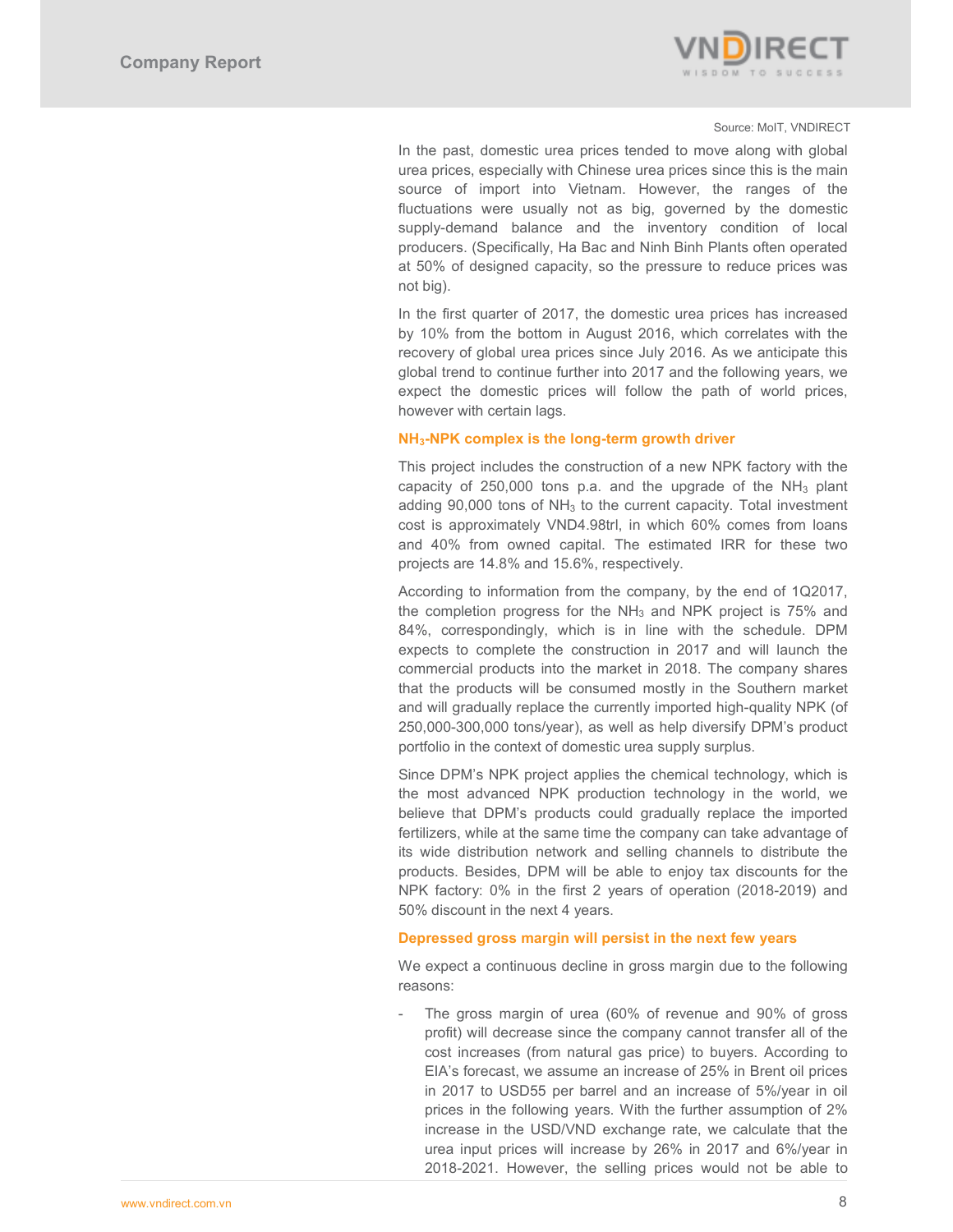

catch up because: (1) Urea is in excess supply even when Ninh Binh and Ha Bac runs at 50% of capacity, (2) The shortage (if possible) in the North will be supplied immediately by the cheap imports from China, Indonesia, Malaysia, and (3) Demand is only forecasted to grow 2%/year.

Although the in-house NPK will bring about higher gross margin than imported NPK, the NPK's gross margin is only 14-15%, basically lower than urea's gross margin at 30-40%. Therefore when the proportion of NPK in revenue and profit increases, the total gross margin will decline.

# **Possible policy support from the Government**

The Law 71 effective from 2015 stipulates that fertilizers are VAT taxexempt goods, therefore fertilizer manufacturers cannot receive the input tax deduction, leading to an increase in production cost and reduce the competitiveness of domestic goods in comparison with imported goods.

In early 2017, the Ministry of Industry and Trade and the Vietnam Fertilizer Association proposed to the Government to reclassify fertilizers to goods taxed at 0% VAT, meaning that producers would receive the input tax deduction - 10% applied to natural gas, labor, electricity, etc. (VND300-400bn in the case of DPM). In the 2017 AGM, the Board of Directors states that the likelihood of the new VAT law is high, however, it is the tax rate that is still undecided. We estimate that in the case of a change in VAT tax policy, DPM's gross margin could improve by 3-4% at the tax rate of 0%, and 2-3% at the tax rate of 2%.

Since the beginning of the year, there has been much information regarding the government's policy changes in the fertilizer industry to create transparency and improve the industry's effectiveness as well as competitiveness. Thus, we expect the change in VAT law to be progressed more quickly, with the most positive scenario of being approved in the upcoming National Assembly meeting in May-June 2017. In worse scenarios, the new policy could take 1-2 years to be effective. Therefore, we recommend that investors should keep track of the new information in the market to find suitable investment opportunities.

Regarding the recent information about domestic companies asking Vietnam Competition Authority (VCA) in late-March to apply trade defense instruments on imported fertilizers, we note that the products in investigation here only include multi-nutrients fertilizers such as NPK, DAP. Urea does not belong to this list. Therefore, DPM would only benefit when: (1) The defense instrument for NPK is approved, and (2) The company launch its NPK products into the market in time (expected in 2018 at the earliest).

# **Earnings forecast**

We forecast the company's 2017 revenue and EBT to reach VND8.524trl (+8% YoY) and VND1.273trl (-9% YoY), respectively. EAT could reach VND1.043trl (-9% YoY), leading to the 2017 EPS at VND2,665/share. Adjusted EPS for bonus and welfare fund (15%) is VND2,265/share.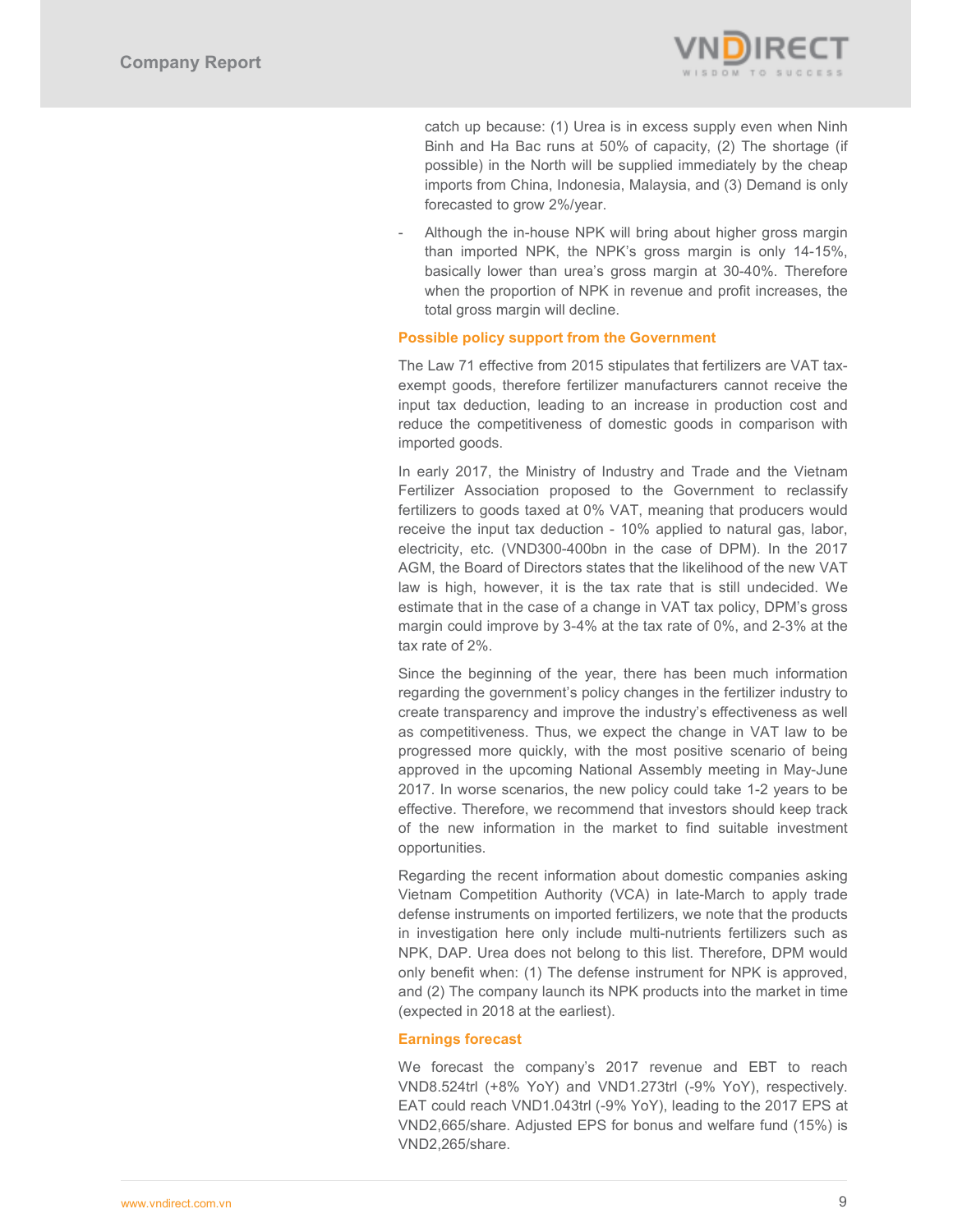

Our forecast is higher than the company's yearly plan (revenue of VND7.743trl and EBT of VND991bn), as DPM accounts for the periodic maintenance of the system which happens once every 2 years. However, based on historical data, we perceive that DPM has always operated over full capacity and exceeded its plan even in the years with big maintenance (2013, 2015).

Our assumptions regarding the valuation of the company are:

- Urea consumption stays at 825,000 tons, similar to 2016 and lower than the average of previous years as we account for the possibility of longer maintenance period to put the new projects into operation. The urea ASP is expected to rise 11% YoY and 3.5%/year in the following years, corresponding to the growth rate of global prices.
- Input gas prices continue to increase as determined in the contract, with the oil base price of USD55/barrel, leading to an increase of 19% YoY in natural gas cost. Consequently, the urea production cost will grow 26%, thereby gross margin falls to 37.1% in 2017 and decreases further in the following years.
- $NH<sub>3</sub>$  consumption increases 5% per year and selling prices also increases 3% per year with the assumption that ASP rises in correlation with oil prices. The  $NH<sub>3</sub>$  shortage in Vietnam is also a revenue driver. The gross margin of  $NH<sub>3</sub>$  is expected at 50%.
- We estimate the amount of trading imported fertilizers at 300,000 tons/year, contributing VND2.322trl to revenue and gross margin similar to 2016.
- Selling and administration expenses account for 14.6% of net sales vs. 15.6% in 2016.
- The company will spend over VND2.1trl in 2017 and over VND1.3trl in 2018 for the NH3-NPK project, 40% of which financed by borrowings (equivalent to VND852bn and VND553bn in 2017- 2018). The long-term debt will be paid in the following 3 years.
- Effective tax rate is assumed to remain similar to 2016's, but decrease in the next few years as a result of tax discount from the new factory.
- We do not take into account the possible change in VAT tax policy as there is yet any specific information about the time frame and the new tax rate
- The cash dividend ratio stays at 20% of par value.

In our opinion, the 2018 prospect would be much more positive for DPM, as the NPK factory goes into operation and starts to contribute to revenue. DPM's revenue is projected to increase by 8% and EAT +5%, reaching VND9.215trl and VND1.1trl, respectively. We cautiously assume that the new factory will operate at 50% of capacity at first, then the operation rate increases by 10%/year. The NPK selling prices is estimated to be equivalent to the price of BFC product (the leading NPK producer in the country) and increased 3%/year.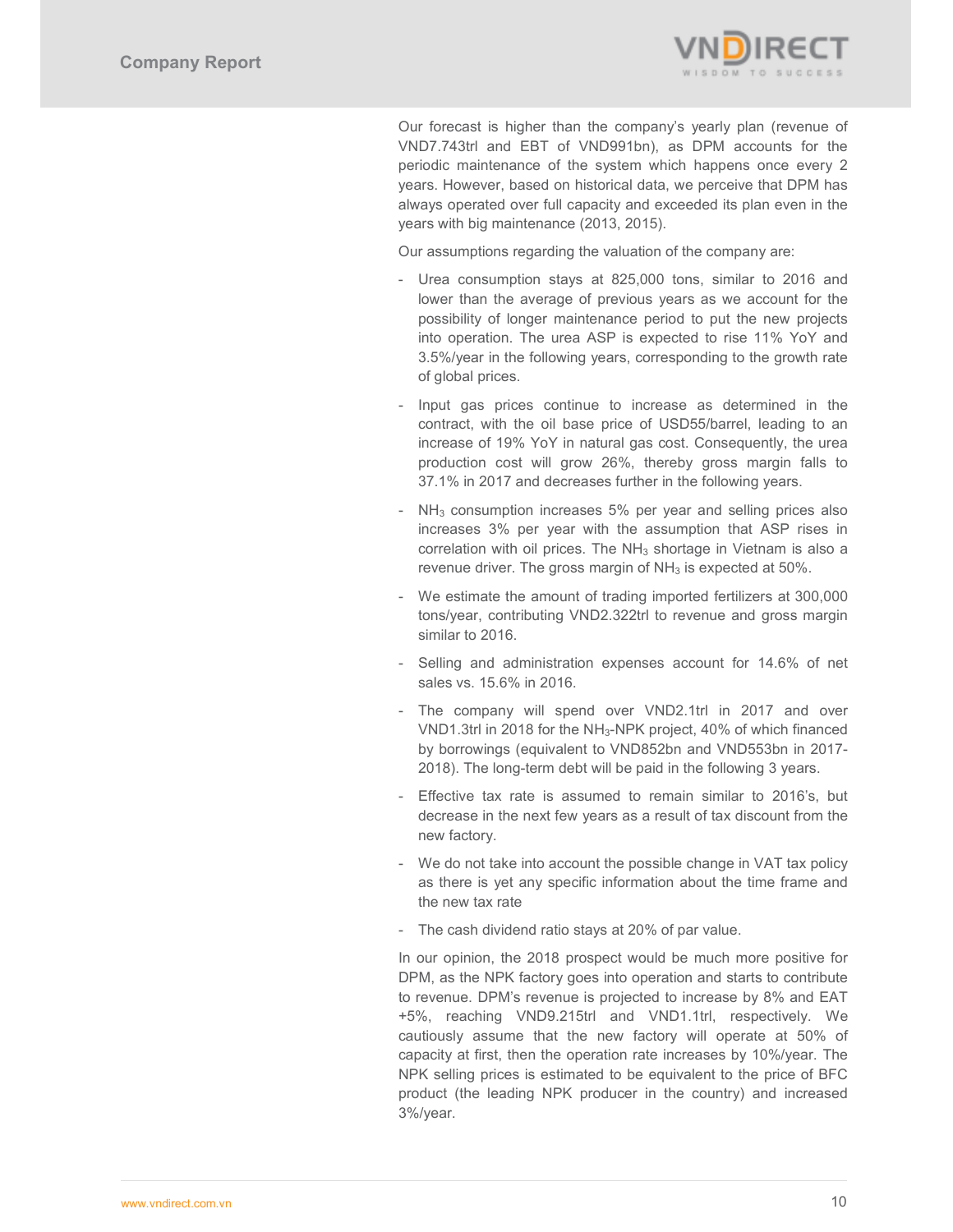

#### **Table 5 Key assumptions**

| Terminal growth rate | 2%    |
|----------------------|-------|
| <b>WACC</b>          | 12.3% |
| <b>Beta</b>          | 0.64  |
| Risk premium         | 12.1% |
| Risk free rate       | 5.0%  |
|                      |       |



#### **Figure 12 Dividend ratio**



Source: DPM, VNDIRECT

#### **Table 6 Peer comparison**

Using the Discounted Cash Flow method, we calculate the proper price for DPM at VND25,600/share. The 2017 fw P/E is estimated at 9x, higher than the most recent 5-year average of 8.2x.

DPM also has a history of high dividend payment, which is attractive to investors preferring stable cash flow. The company often maintains its cash dividend ratio at 20-40%, depending on its business performance. Although in 2017-2018, DPM needs to disburse the investment for the NH3-NPK project, the company's representative assures that DPM can still guarantee a minimum dividend ratio of 20%, equivalent to the dividend yield of 8.6%.

DPM share price has declined sharply after the dividend payment in late 2016 and after the net sales of foreign investors, reflecting the negative factors and idleness in the business performance. We think that DPM is already fairly priced and we initiate a HOLD recommendation for the company. Potential upside could only come from the changes in policies in support of the sector, which DPM will benefit the most as the leading manufacturer in the industry.

> **BVPS 2016 (VND)**

**ROA 2016**

**ROE 2016**

| Median                                     |            | 16,300 |        |        | 10.3% |         | 4.5% 10.6x 16.3x |       | 1.0x | 1.6x |
|--------------------------------------------|------------|--------|--------|--------|-------|---------|------------------|-------|------|------|
| Average                                    |            | 21,019 |        |        | 14.4% |         | 7.6% 11.7x 15.5x |       | 1.5x | 2.1x |
|                                            |            |        |        |        |       |         |                  |       |      |      |
| Shandong Hualu Hengsheng Chemical Co Ltd   | Trung Quốc | 53,072 | 2,364  | 21.573 | 11.3% | 7.1%    | 18.9x            | 18.4x | 2.0x | 2.0x |
| Abou Kir Fertilizers & Chemical Industries | Ai Câp     | 17,708 | 33,271 | 90.311 | 34.4% | 21.3%   | 9.1x             | 8.8x  | 3.1x | 4.6x |
| Rashtriya Chemicals & Fertilizers Ltd      | Ân Đô      | 16,300 | 1,138  | 17.279 | 6.7%  | 2.6%    | 11.5x            | 25.0x | 0.8x | 1.6x |
| Chambal Fertilizers and Chemicals Ltd      | Ân Đô      | 12,376 | 1.757  | 19.201 | 9.3%  | 2.6%    | 10.6x            | 16.3x | 1.0x | 1.5x |
| PetroVietnam Ca Mau Fertilizer JSC         | Việt Nam   | 5.638  | 1,171  | 11.000 | 10.3% | 4.5%    | 8.7x             | 9.1x  | 0.9x | 1.0x |
| Lam Thao Fertilizers & Chemicals JSC       | Việt Nam   | 1.399  | 1,126  | 11.362 | 9.7%  | $5.1\%$ | 11.5x            | 10.5x | 1.1x | 1.1x |
| Binh Dien Fertilizer JSC                   | Việt Nam   | 1,949  | 4,456  | 15.739 | 28.2% | 7.9%    | 6.6x             | 7.7x  | 1.9x | 2.2x |
| The Southern Fertilizer JSC                | Việt Nam   | 604    | 2,059  | 11.820 | 15.9% | $7.2\%$ | 5.7x             | 6.1x  | 1.0x | 1.1x |

**PetroVietnam Fertilizer and Chemicals Việt Nam 8,962 2,915 20,581 13.6% 11.1% 8.0x 7.9x 1.1x 1.1x**

**(VND)**

**P/B P/B Country Market cap EPS 2016 BVPS 2016 ROE ROA P/E P/B P/B (VND bn)**

**VALUATION** 

Source: Bloomberg, VNDIRECT

**2016 T12M 2016 T12M**

#### **RISK**

The biggest operation risk of DPM comes from the fluctuations in input prices, caused by the fluctuations in oil prices and the risk of price formula change from PVN. Furthermore, as PVN is DPM's controlling shareholder, the company hardly has any negotiation power in terms of input gas prices, as well as encounters difficulty in implementing the policies that are to the best interest of the company.

Other risks include: (1) Stronger competition in the fertilizer market, especially with cheap imports while urea and NPK are already oversupplied, (2) Unfavorable weather condition could affect the agriculture sector. It is possible that El Nino could come back in late 2017, which would create drought and impact the fertilizer demand, and (3) Ineffective investment activity, leading to high provisions and bad debts (regarding to PVTex's payment obligations).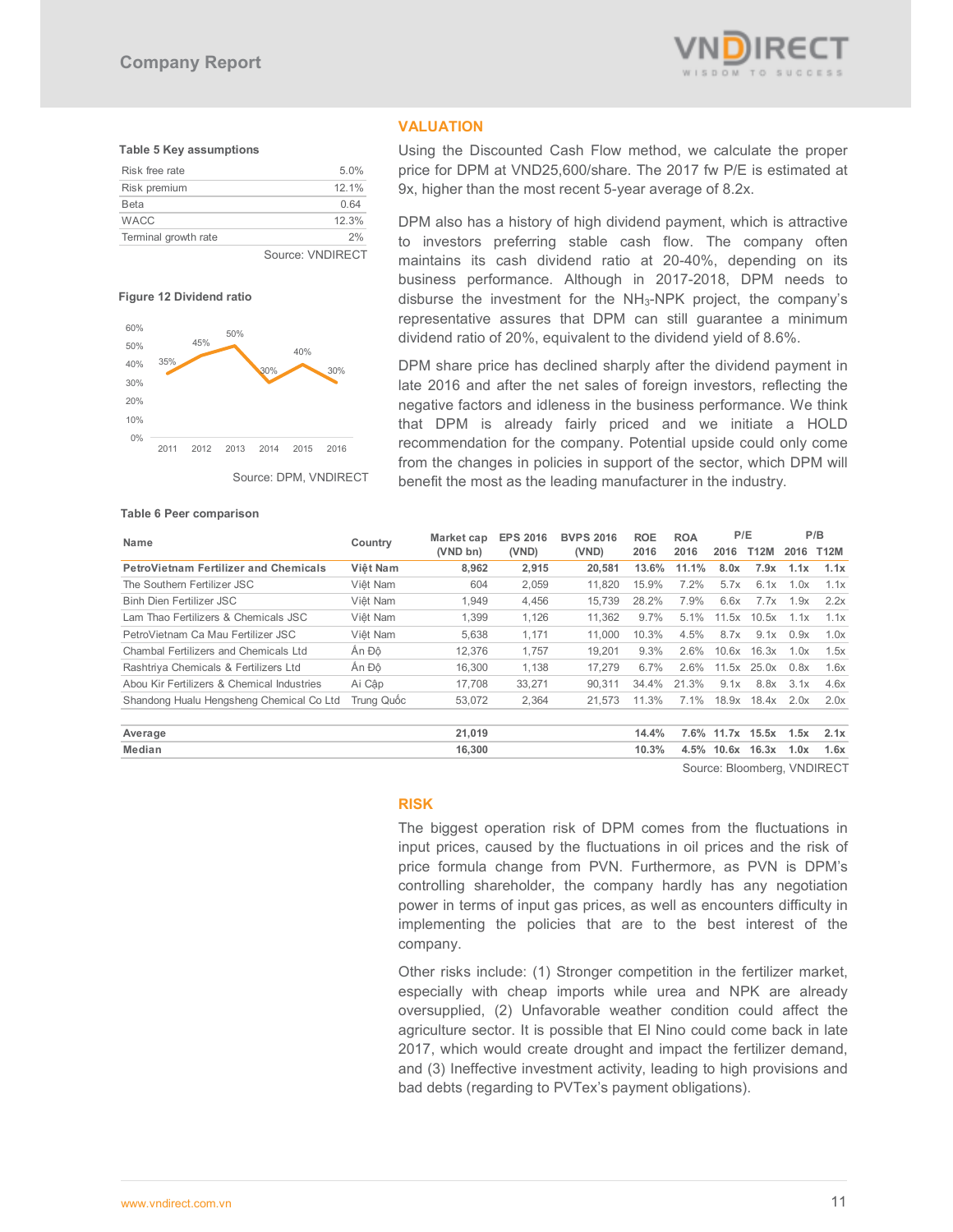#### **Valuation**



#### **Income statements**

| (VNDbn)                       | 12-16A   | 12-17E   | 12-18E         |
|-------------------------------|----------|----------|----------------|
| Revenue                       | 7,925    | 8,524    | 9,244          |
| Cost of sales                 | (5, 529) | (6, 166) | (6,685)        |
| Gen & admin expenses          | (735)    | (748)    | (812)          |
| Selling expenses              | (499)    | (511)    | (555)          |
| <b>Operating profit</b>       | 1,161    | 1,099    | 1,192          |
| <b>Operating EBITDA</b>       | 1,403    | 1,454    | 1,593          |
| Depreciation and amortisation | (242)    | (355)    | (401)          |
| <b>Operating EBIT</b>         | 1,161    | 1,099    | 1,192          |
| Interest income               | 234      | 177      | 166            |
| Financial expense             | (14)     | (17)     | (37)           |
| Net other income              | 8        | 11       | 13             |
| Income from associates & JVs  | 4        | 4        | $\overline{4}$ |
| Pre-tax profit                | 1,393    | 1,273    | 1,338          |
| Taxation                      | (228)    | (209)    | (195)          |
| Minority interests            | (24)     | (22)     | (23)           |
| Net profit                    | 1,141    | 1,043    | 1,120          |
| Adj. net profit to ordinary   | 1,141    | 1,043    | 1,120          |
| Ordinary dividends            | (2,312)  | (783)    | (783)          |
| <b>Retained earnings</b>      | (1, 171) | 260      | 337            |
|                               |          |          |                |

#### **Cash flow statement**

| (VNDbn)                                     | 12-16A   | 12-17E   | 12-18E   |
|---------------------------------------------|----------|----------|----------|
| Pretax profit                               | 1,393    | 1,273    | 1,338    |
| Depreciation & amortisation                 | 242      | 355      | 401      |
| Other non cash gains/(losses)               | 868      | 0        | 0        |
| Other non operating gains/(losses)          | (0)      | (3)      | (4)      |
| Tax paid                                    | (318)    | (209)    | (195)    |
| Other operating cash flow                   | (255)    | 0        | 0        |
| Change in working capital                   | (94)     | 29       | 5        |
| Cash flow from operations                   | 1,836    | 1,446    | 1,546    |
| Capex                                       | (1, 289) | (2, 131) | (1, 387) |
| Proceeds from assets sales                  | 0        | $\Omega$ | 0        |
| Others                                      | 30       | (12)     | (15)     |
| Other non-current assets changes            | 256      | 0        | 675      |
| Cash flow from investing activities         | (1,002)  | (2, 143) | (726)    |
| New share issuance                          | 114      | O        | 0        |
| Shares buyback                              | 0        | 0        | 0        |
| Net borrowings                              | (227)    | 852      | 128      |
| Other financing cash flow                   | 0        | $\Omega$ | O        |
| Dividends paid                              | (2, 312) | (783)    | (783)    |
| Cash flow from financing activities         | (2, 425) | 70       | (654)    |
| Cash and equivalents at beginning of period | 5,690    | 4,099    | 3,470    |
| Total cash generated                        | (1, 591) | (628)    | 165      |
| Cash and equivalents at the end of period   | 4,099    | 3,470    | 3,635    |



#### **Balance sheets**

| בושיות שופכוס                    |        |        |        |
|----------------------------------|--------|--------|--------|
| (VNDbn)                          | 12-16A | 12-17E | 12-18E |
| Cash and equivalents             | 4,099  | 3,470  | 3,635  |
| Short term investments           | 55     | 55     | 55     |
| Accounts receivables             | 513    | 521    | 547    |
| Inventories                      | 923    | 978    | 1,007  |
| Other current assets             | 227    | 244    | 264    |
| <b>Total current assets</b>      | 5,816  | 5,268  | 5,509  |
| Fixed assets                     | 3,261  | 5,047  | 5,368  |
| <b>Total investments</b>         | 45     | 45     | 45     |
| Other long-term assets           | 447    | 449    | 454    |
| <b>Total assets</b>              | 9,569  | 10,809 | 11,377 |
| Short-term debt                  | 0      | 213    | 139    |
| Accounts payable                 | 475    | 530    | 546    |
| Other current liabilities        | 684    | 736    | 798    |
| <b>Total current liabilities</b> | 1,159  | 1,479  | 1,482  |
| Total long-term debt             | 0      | 639    | 842    |
| Other liabilities                | 180    | 180    | 180    |
| Shareholders' equity             | 8,055  | 8,315  | 8,653  |
| Minority interests               | 174    | 196    | 219    |
| Total liabilities & equity       | 9,569  | 10,809 | 11,377 |

## **Key ratios**

|                         | $12-16A$       | 12-17E         | 12-18E         |
|-------------------------|----------------|----------------|----------------|
| <b>Dupont</b>           |                |                |                |
| Net profit margin       | 14.4%          | 12.2%          | 12.1%          |
| Asset turnover          | 1              | 1              | 1              |
| <b>ROAA</b>             | 11.1%          | 10.2%          | 10.1%          |
| Avg assets/avg equity   | 1              | 1              | 1              |
| <b>ROAE</b>             | 13.9%          | 12.7%          | 13.2%          |
| Efficiency              |                |                |                |
| Days account receivable | 5              | 5              | 5              |
| Days inventory          | 61             | 58             | 55             |
| Days creditor           | 31             | 31             | 30             |
| Fixed asset turnover    | 3              | $\mathfrak{D}$ | $\mathfrak{D}$ |
| <b>ROIC</b>             | 13.9%          | 11.1%          | 11.4%          |
| Liquidity               |                |                |                |
| Current ratio           | 5              | $\overline{4}$ | $\overline{4}$ |
| Quick ratio             | $\overline{4}$ | 3              | 3              |
| Cash ratio              | $\overline{4}$ | $\overline{2}$ | $\overline{2}$ |
| Cash cycle              | 35             | 31             | 30             |
| Growth rate (yoy)       |                |                |                |
| Revenue growth          | $(18.8\%)$     | 7.6%           | 8.4%           |
| Operating profit growth | $(35.7\%)$     | $(5.4\%)$      | 8.5%           |
| Net profit growth       | $(23.3\%)$     | $(8.6\%)$      | 7.4%           |
| EPS growth              | $(25.2\%)$     | $(9.0\%)$      | 7.4%           |
| Share value             |                |                |                |
| EPS (VND)               | 2,929          | 2,665          | 2,862          |
| BVPS (VND)              | 20,581         | 21,245         | 22,107         |
| DPS (VND)               | 5,907          | 2,000          | 2,000          |

*Source: VNDIRECT*

WISDOM TO SUCCESS